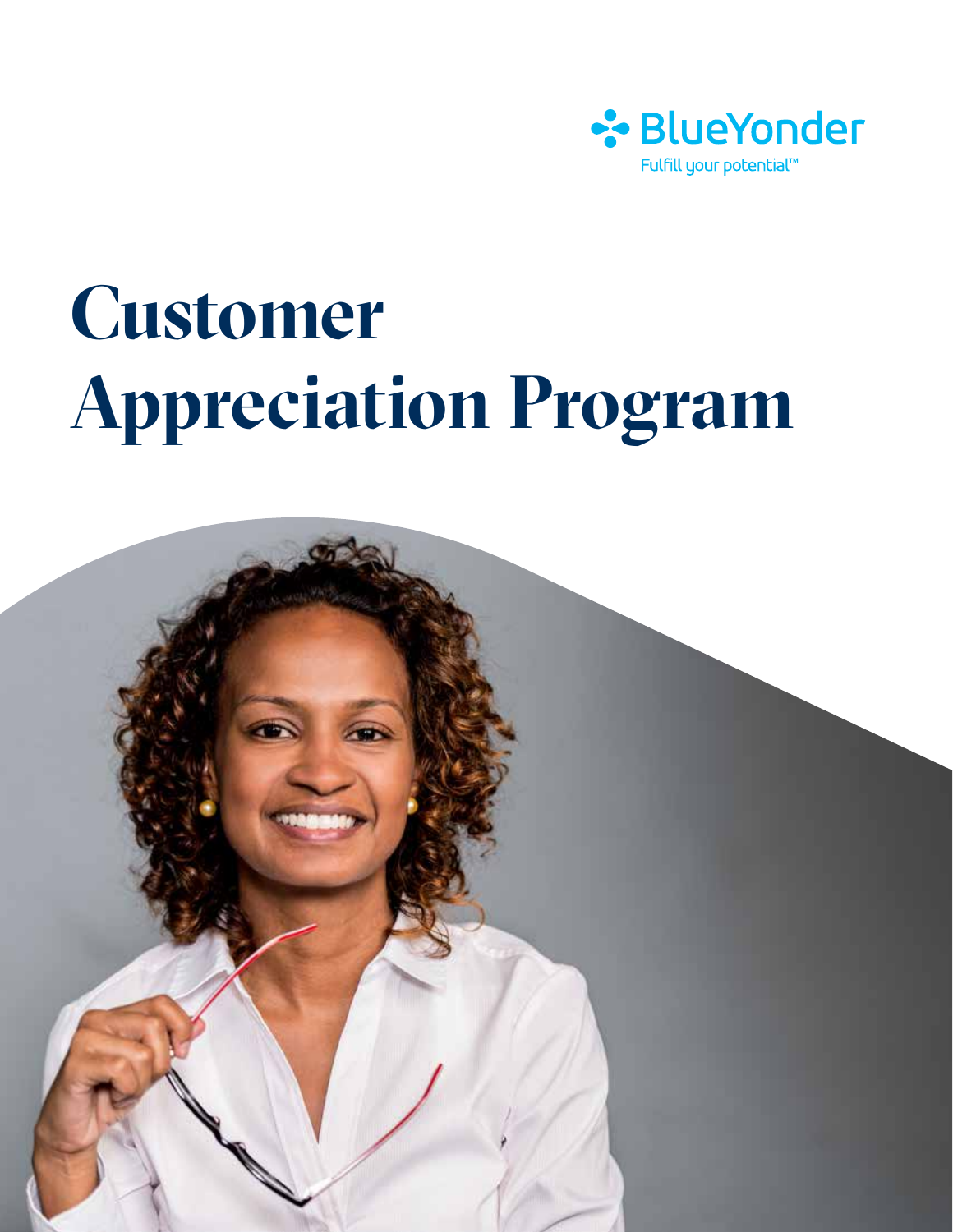## **Blue Yonder Customer Appreciation Program**

The Blue Yonder Customer Appreciation Program provides opportunities for you to share your experiences as a business-process leader, promote your unique accomplishments, establish valuable business contacts and gain important industry knowledge and visibility while highlighting your company as an innovator. To thank you, we reward you with valuable points that can be redeemed for event passes, training, Blue Yonder branded items and more.

### **Join the program, enjoy the benefits**

The Blue Yonder Customer Appreciation Program provides a range of benefits designed to showcase your leadership and innovation in building a worldclass supply chain using Blue Yonder software and services.

#### **Benefits include:**

- Gain visibility and recognition as a thought leader for yourself, your organization and your products and services.
- Build valuable relationships and gain unprecedented access to Blue Yonder industry experts and our exclusive community of Blue Yonder customers.
- Take advantage of valuable networking and relationship-building opportunities between your company, other industry leaders and Blue Yonder.
- Once you join the program, you decide your level of participation. You determine which activities to participate in and how much time to commit.

#### **Accumulating Customer Appreciation Points**

To thank you for participating in sales and marketing activities, you will receive Blue Yonder Customer Appreciation Points. You will be amazed at how quickly your points add up.

• **Published case study (video/print):** You participate in a video or written interview (or both) to tell your success story related to the use of Blue Yonder solutions and services. Once approved, the case study may be used for media interviews, presentation abstracts, sharing with customers and prospects and posting to Blue Yonder's website. Points are awarded when final case study is approved.

| <b>Activity</b>                                       | <b>Points</b> |
|-------------------------------------------------------|---------------|
| Video Case Study                                      | 25            |
| Printed Case Study                                    | 25            |
| Webinar                                               | 25            |
| Site Visit/Event Hosting<br>(depending on # of hours) | $25 - 50$     |
| Guest Blogs                                           | 15            |
| Speaking Engagement<br>(except Blue Yonder ICON)      | 25            |
| Press Release                                         | 20            |
| Analyst Interview                                     | 25            |
| Reference/Prep Call                                   | 15            |
| User Research/Tester                                  | 10            |
| Other (Blue Yonder assigns)                           | varies        |

- **Webinar presentation:** In this instance, you would deliver a presentation on your Blue Yonder deployment and related business benefits to an online audience as part of a Blue Yondersponsored marketing campaign. The webinar would be promoted ahead of time and delivered live or as a pre-recorded video presentation with a live Q&A. In both cases, webinars are recorded and available for viewing on-demand. Sometimes webinars are done in partnership with third parties such as industry analysts or industry publications.
- **Site visit / Blue Yonder event hosting:** This activity involves you hosting Blue Yonder prospects or customers on-site or holding a small industryfocused event at your facility. Blue Yonder would work with you to define the visit including logistics, a mutually agreed upon date and time, expectations, etc. The visitor(s) could be individuals from one company or from multiple companies seeking to learn about and observe your business and your day-to-day supply chain operations. These activities are organized to showcase your use of Blue Yonder's solutions and your position as an industry leader.
- **Guest blogging:** This activity can offer great exposure for you and your company. If you are interested in being a guest blogger, send a list of the topics you would blog about to: CustomerReferenceProgram@BlueYonder.com We recommend that you visit the Supply Chain Nation blog at blog.BlueYonder.com to become familiar with topics previously covered.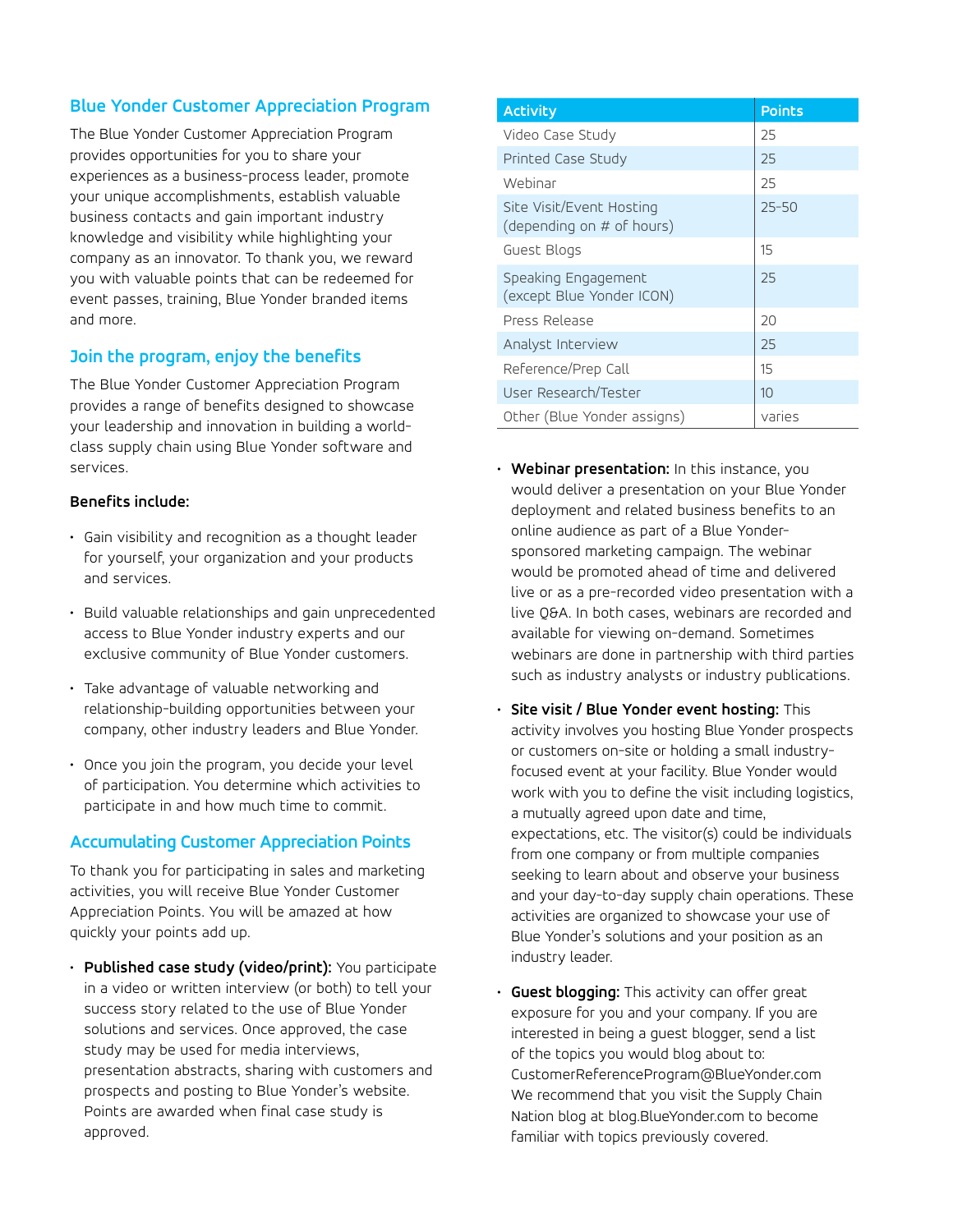Once you submit your blog post to Blue Yonder, it will be reviewed by the Blog Review Committee before publishing. We will also share this material on LinkedIn, Facebook and Twitter.

- **Blue Yonder press release participation/ printable quotes:** Your participation in a Blue Yonder press release could include Blue Yonder announcing newsworthy information about your organization such as your selection of a Blue Yonder solution or service or a successful implementation or project go-live. It could also involve the publishing of a quote from you in a news release about a product or service offered by Blue Yonder. Releases may be distributed via news service, shared via social media and posted on the Blue Yonder website. Printable quotes may be used standalone, such as in a PowerPoint presentation collateral piece or on BlueYonder.com.
- **Editorial opportunity:** With an editorial opportunity, a reporter interviews you to discuss your organization's Blue Yonder deployment and related business benefits as part of a feature article for an online and/or print publication. An editorial opportunity may also include the codevelopment of a contributed article that Blue Yonder would seek to get published in a third-party publication. Both the interview(s) and contributed article present great opportunities for you to tell your story to a broad audience of your peers, positioning your company as a thought leader in your industry or area of interest.
- **Industry analyst interview:** This opportunity entails an industry analyst interviewing you "on the record." The probable, though not guaranteed, outcome is that the analyst may write an article based on your interview including information about your company's approach and results. This allows you to engage with, and ask questions of, some of the industry's top thought leaders as you participate in a dialogue about your challenges and successes. In some cases, the industry analyst may consolidate your comments with a number of other companies without specifically identifying your organization. This occurs when analysts research a topic and not all companies with whom they speak want to be externally referenced.
- **Reference call:** A reference call is when, at a mutually agreed upon date and time, you agree to speak with a Blue Yonder prospect or customer to discuss your experience using Blue Yonder's solutions and services. The information shared would serve as background information for the Blue Yonder prospect or customer, and is not used or shared externally.
- **Blue Yonder speaking engagement (outside of Blue Yonder ICON):** A great way to gain exposure and to position your company as a thought leader is through speaking engagements. This opportunity entails you making a presentation about your Blue Yonder deployment and related business benefits at a Blue Yonder-sponsored event (except Blue Yonder ICON) or at a thirdparty industry event (such as CSCMP, NRF) at Blue Yonder's request.
- **Prep call:** This activity entails a brief phone call to review the details around a reference call. The purpose is to ensure that the person providing the reference understands the purpose of the call, who they'll be talking with, and any other details needed to deliver a valuable reference.
- **User experience survey, test and interview:**  Blue Yonder user research is a great opportunity to share real-world experiences and challenges with members of the Blue Yonder User Experience team. Typical research activities include usability tests, user interviews, surveys and site visits.